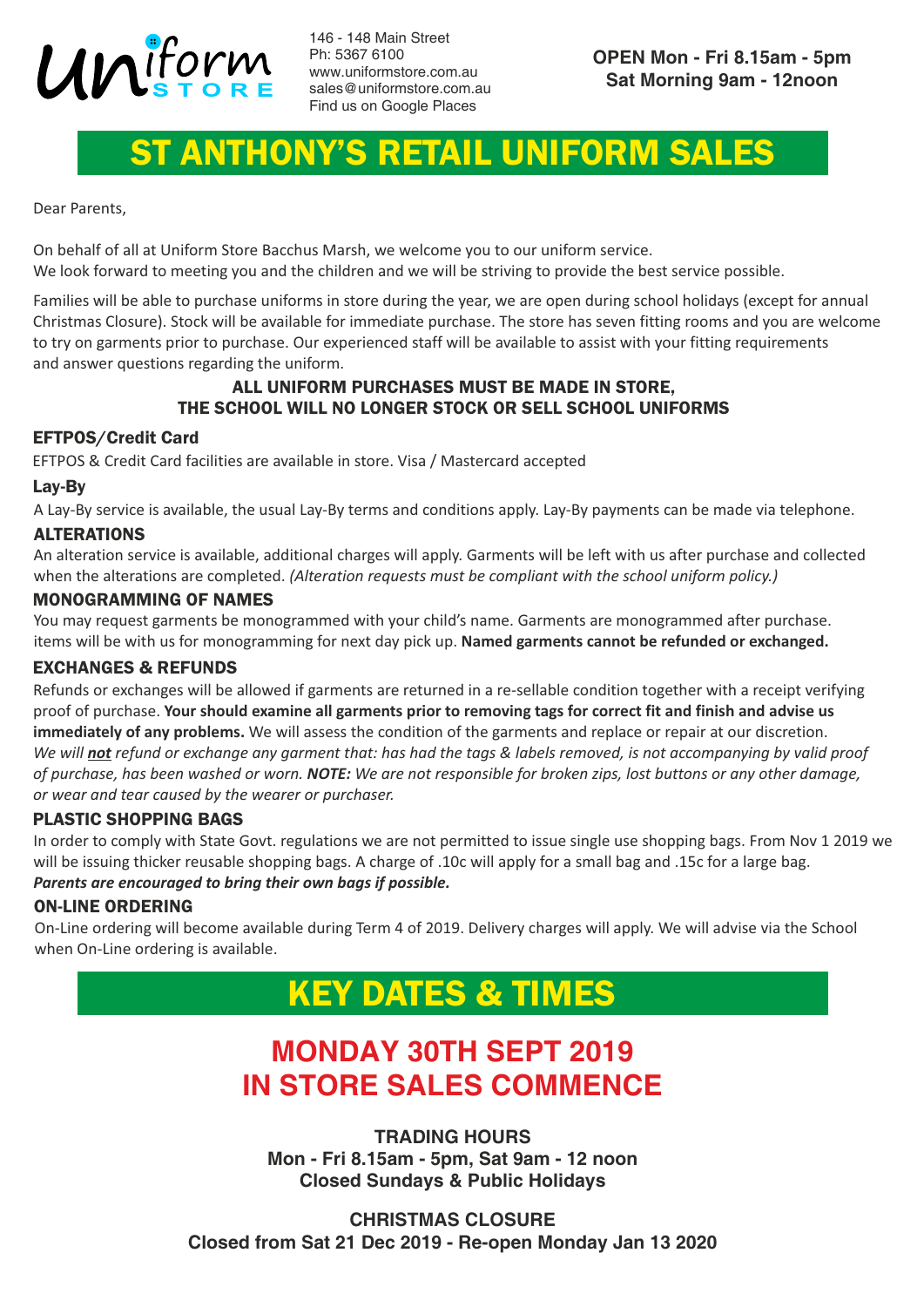# Uniform

### St Anthony of Padua Melton Sth

Uniform Price List/Order Form 146-148 Main Street

Ph: 5367 6100 www.uniformstore.com.au sales@uniformstore.com.au

Parent Name:

Year Level:

Contact Phone: Student Name: Student Name:

Email:

| Summer                                       | <b>Size</b> | <b>Units</b> | <b>Each</b> | <b>Sub Total</b> |
|----------------------------------------------|-------------|--------------|-------------|------------------|
| Polo Shirt Short Sleeve Child - Yellow 4 -18 |             |              | \$18.00     | \$               |
| Polo Shirt Short Sleeve Ad - Yellow 16 -18   |             |              | \$21.00     | \$               |
| Girls Summer Dress 4 - 18                    |             |              | \$44.50     | \$               |
| Girls Skorts Bottle 4 - 16                   |             |              | \$22.50     | \$               |
| Boys Shorts Grey 4 - M                       |             |              | \$21.00     | \$               |
| Legionaire Hat                               | ALL         |              | \$8.50      | \$               |
| Bucket Hat - Small, Medium, Large            |             |              | \$6.50      | \$               |
| Wide Brimmed Hat 55, 57, 59, 61cm            |             |              | \$11.00     | \$               |
| <b>Winter</b>                                |             |              |             |                  |
| Hooded Sweater 4 - L                         |             |              | \$38.50     | \$               |
| Bomber Jacket 4 - 18                         |             |              | \$42.50     | \$               |
| Crew Neck Sweater 4 - M                      |             |              | \$27.00     | \$               |
| Boys Trousers Grey 4- M                      |             |              | \$27.00     | \$               |
| Polo Shirt Long Sleeve Yellow Size 4 - 14    |             |              | \$21.00     | \$               |
| Polo Shirt Long Sleeve Yellow Size 16 - M    |             |              | \$23.00     | \$               |
| Girls Tunic Green 4 - 10                     |             |              | \$44.50     | \$               |
| Girls Trousers Green 4 -M                    |             |              | \$27.00     | \$               |
| <b>Girls Brief</b>                           |             |              | \$8.50      | \$               |
| Rain Jacket - 4 - 18                         |             |              | \$42.00     | \$               |
| <b>NEW!</b><br>Softshell Jacket 4-XL         |             |              | \$49.50     | \$               |
| <b>Boys Grey Socks</b>                       |             |              | \$6.00      | \$               |
| <b>Sports Uniform</b>                        |             |              |             | \$               |
| Polo Shirt SS Green Gold 4 -18               |             |              | \$21.00     | \$               |
| Polo Shirt LS Green Gold 4 -18               |             |              | \$23.00     |                  |
| Sport Shorts Micro Fibre Green 4 - M         |             |              | \$17.00     | \$               |
| Track Pant D/Knee Cuffed Green 4-18          |             |              | \$23.00     | \$               |